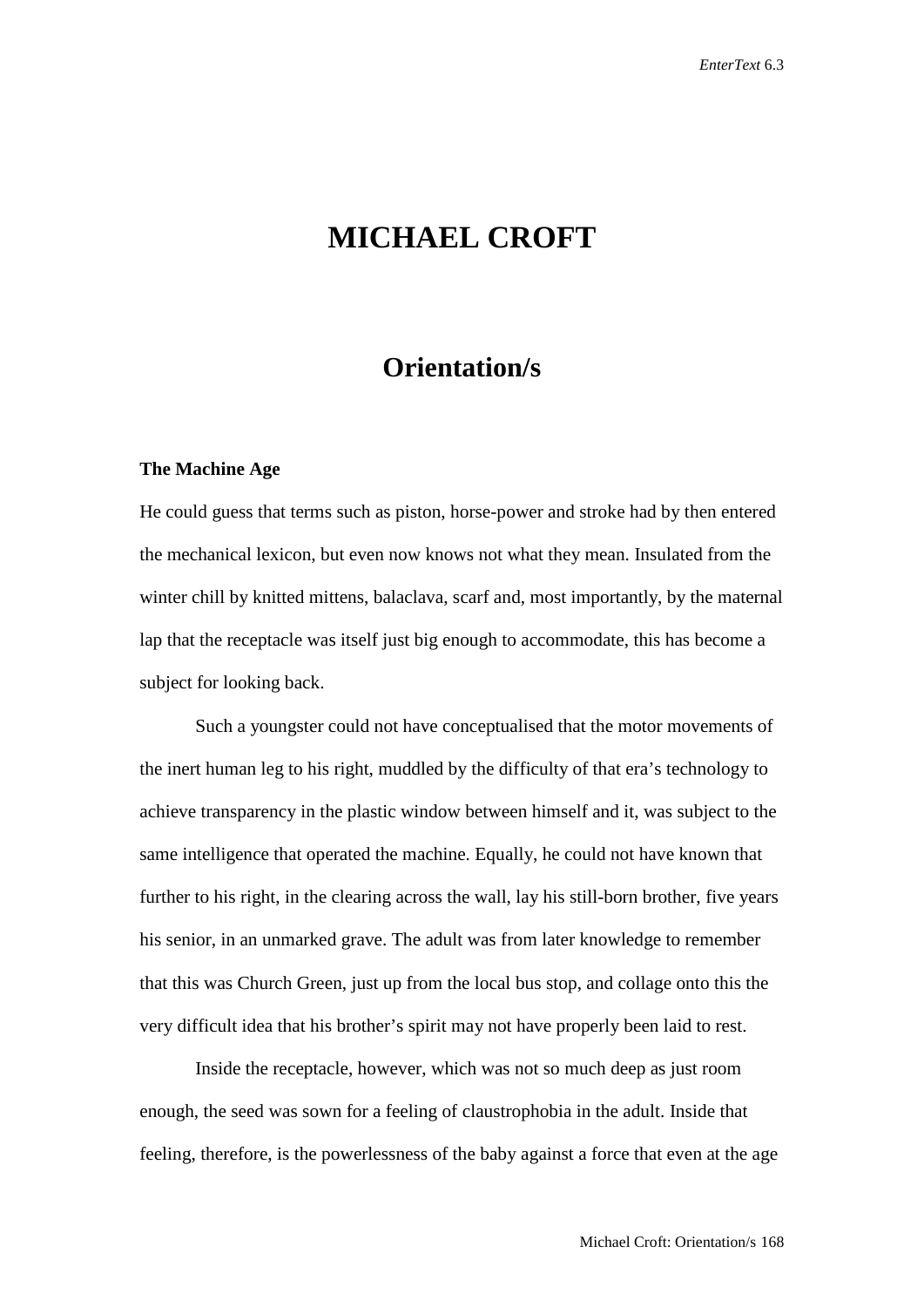*EnterText* 6.3

of two or three, was starting to be construed as negative. His father not only drove the machine, but *was* the machine. The inert leg was the fulcrum, the centre of balance between the man's body weight and the pinion vehicle occupants' embrace. Mother and child could hear and feel the bike's engine beside them, but more specifically above them, and this represented the strength of the paternal provider.

These years later, the fear of confined space—a cave with narrow walls or a passageway where one had to stoop would do it—has emerged from that troubled memory and attaches itself, similar to the unquiet spirit of his older brother, as a hiccup in the erstwhile child's journey.

Having now entered a physiological age that his father was not to experience, this adult still does not drive and has scant regard for his father's skills. Paradoxically, a resistance towards the mechanical keeps him in the bubble of that early union in the sidecar of a motorbike that constitutes his earliest memory.

#### **The** *After* **of a Child**

End of room; a painting images a black haired male with back to viewer squatting over a birdcage, with surface-inclined older figure prostrate above him. Lower figure shares environment with abstract forms and knifed gestures while upper is held by dark toned space, abstract save suspect horizon.

A young man strides towards the painting—fair to assume he observed it—but turns right towards a stair-rail.

At the exit of the next floor we too squat, to best observe what our memory of the painting preempts. The same young man, now naked, contorts hips to pass beside us. Toned buttocks head us towards a small wood-stained cage, not unlike that pictured. The cage, in which a bird flitters back and forth, rests on a stool at the point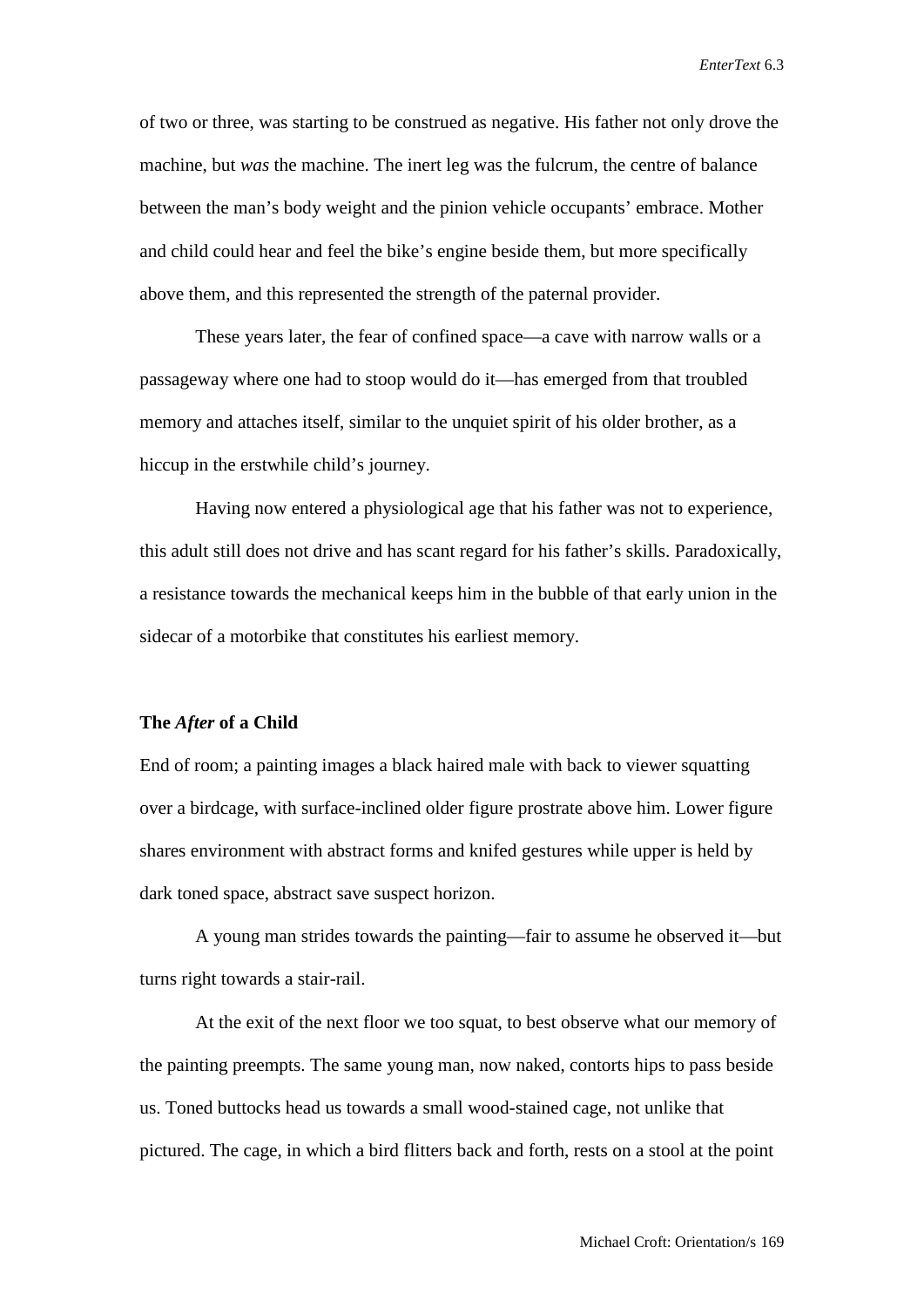*EnterText* 6.3

where the balcony that we look towards opens out. Potential has the sun to scorch the man as he stoops low enough to open the cage. The occupant's fright spoils any graciousness proffered by the action. The young man withdraws the creature, turns, but before chancing his face on us, fades from view.

In the span between this and wherever the young man has gone, we turn on the roof and look back from whence we came to see first the gold of a crown, then the emergence of a Thai prince from the Rattanokosin period ascending the fire escape. A small bird, braced in hand, knows not to struggle. Amidst a pause—the hesitation of a single breath—the bird's released. Wait for nothing; but, sensing the air's freedom the bird panics, stalls, and disappears down concrete wall. The prince follows the bird with his gaze then turns away from it, and us, as if both parties had conspired against him to say that freedom delivers a cost.

The balcony below sets different scene. Mimicked on stone bench, the naked young man lies up-faced with strategic thigh. Yet still, prudishness diverts our passage away from him and we direct ourselves back to the story's starting point. There before us, the upper register of the painting images a newly fashioned Rahula in the guise of the *after* of a child.

Freedom is here tempered by ambiguous icons that on occasion collude with meaning.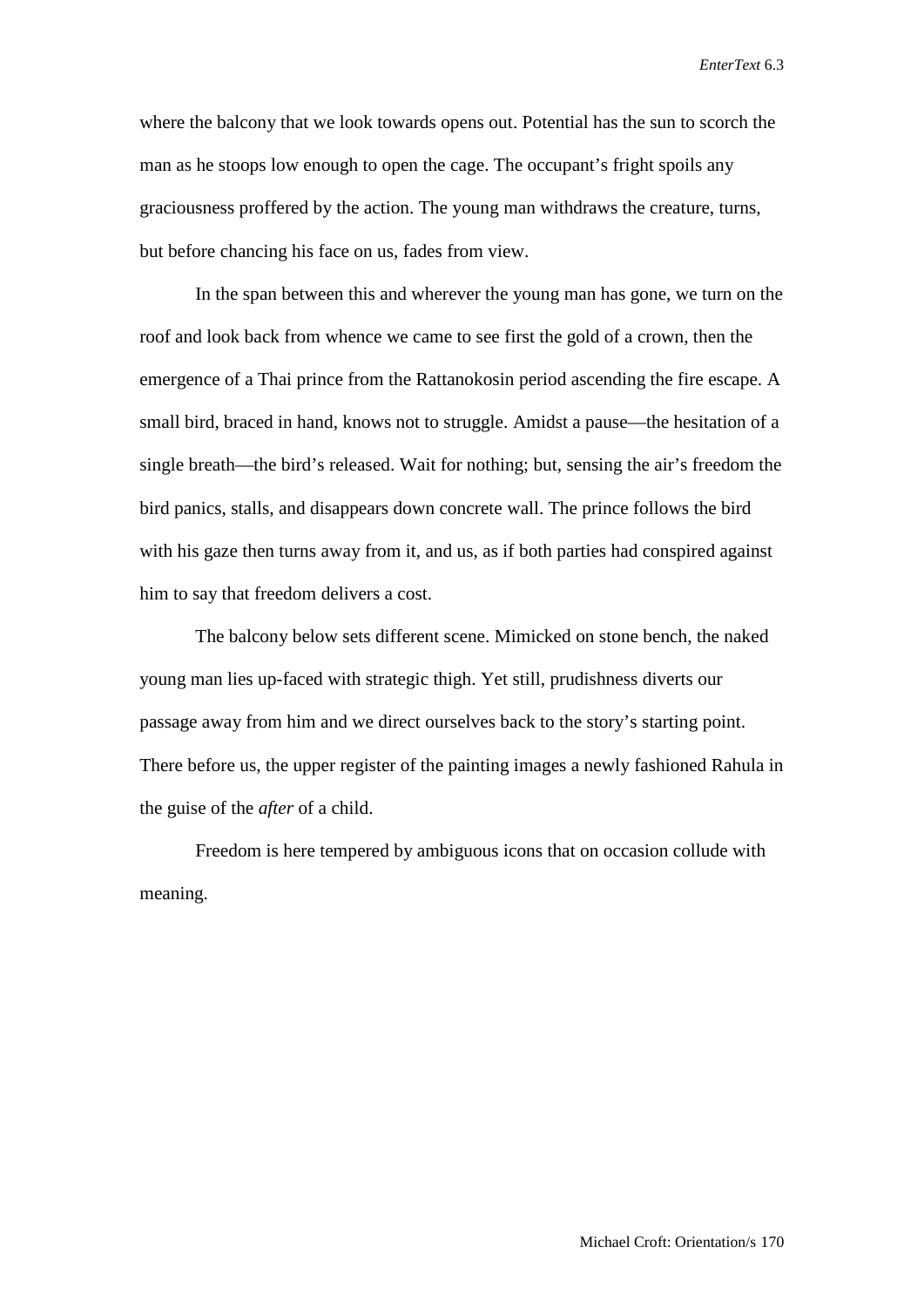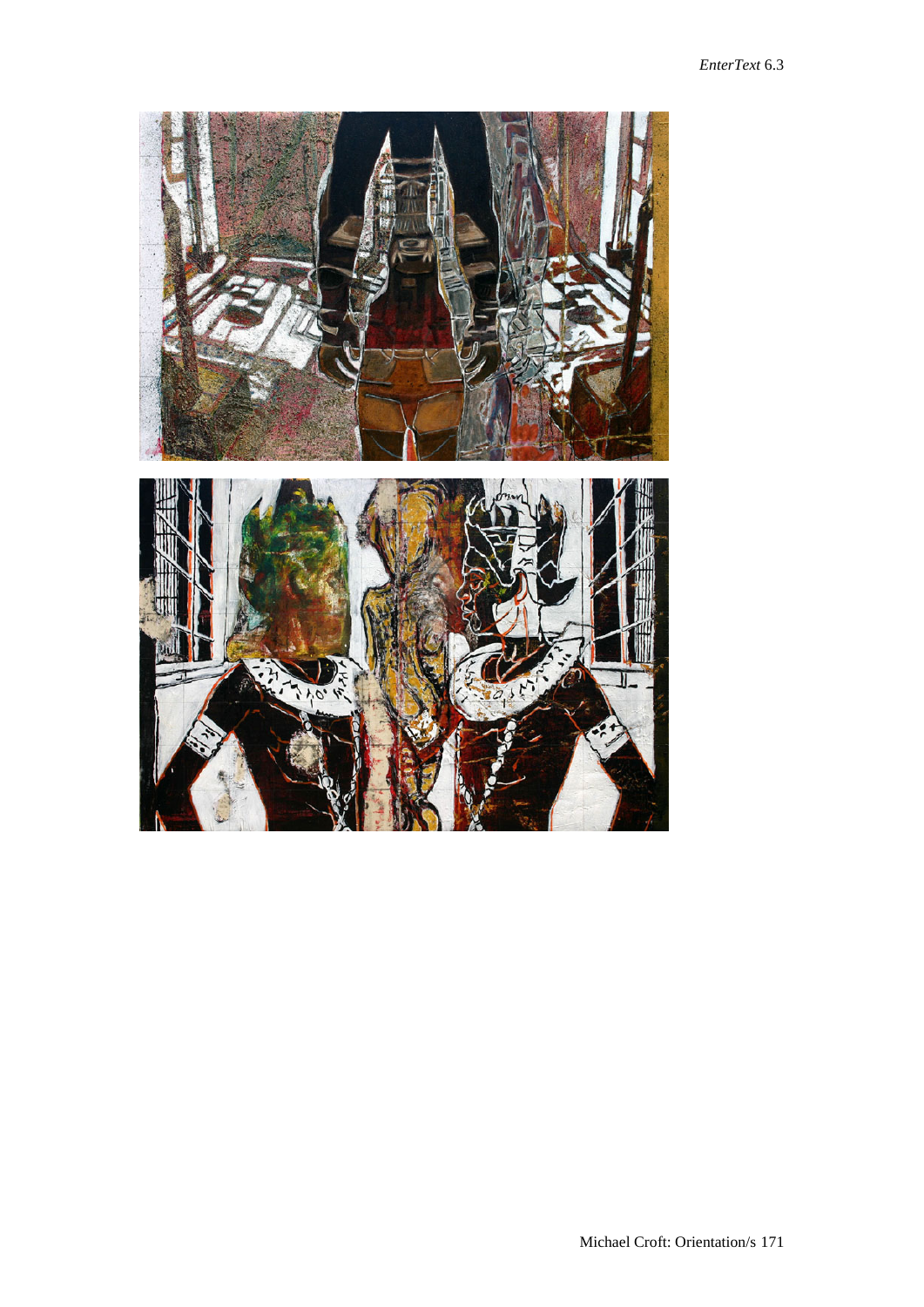

*Paintings from the series "Transitions:" Transitions 3, 7 and 8 (of 12)* Each painting: 183 x 122 cm; Oil, acrylic and mixed media on canvas; 2005/6.

### **Orientation (?)**

#### *…both formally and as content, when each is ambiguous*

Orientation may concern the problem of crossing the plane. How does one reach from bottom left of the canvas to top right with gestures that link such an axis with all others, ad infinitum, until skeins of differentiation and unity are achieved across the entire field. *Question posed as statement because one has to do it, even while the chances of success are slight indeed.*

There's a relationship, of course, between form and content. In fact, these two are indissoluble. What appears to be a head is defined as much by the character of its abstraction as by the coincidence of its looking like a person. Further—even just a little—beneath the skin and you'll find inflection and gesture that runs counter to the obvious, and it's in there that one should perhaps be interested. Are these the same in visual terms as the drives which cause us to stammer, pause or withdraw breath in moments when we would expect to be lucid. *Question posed as statement because*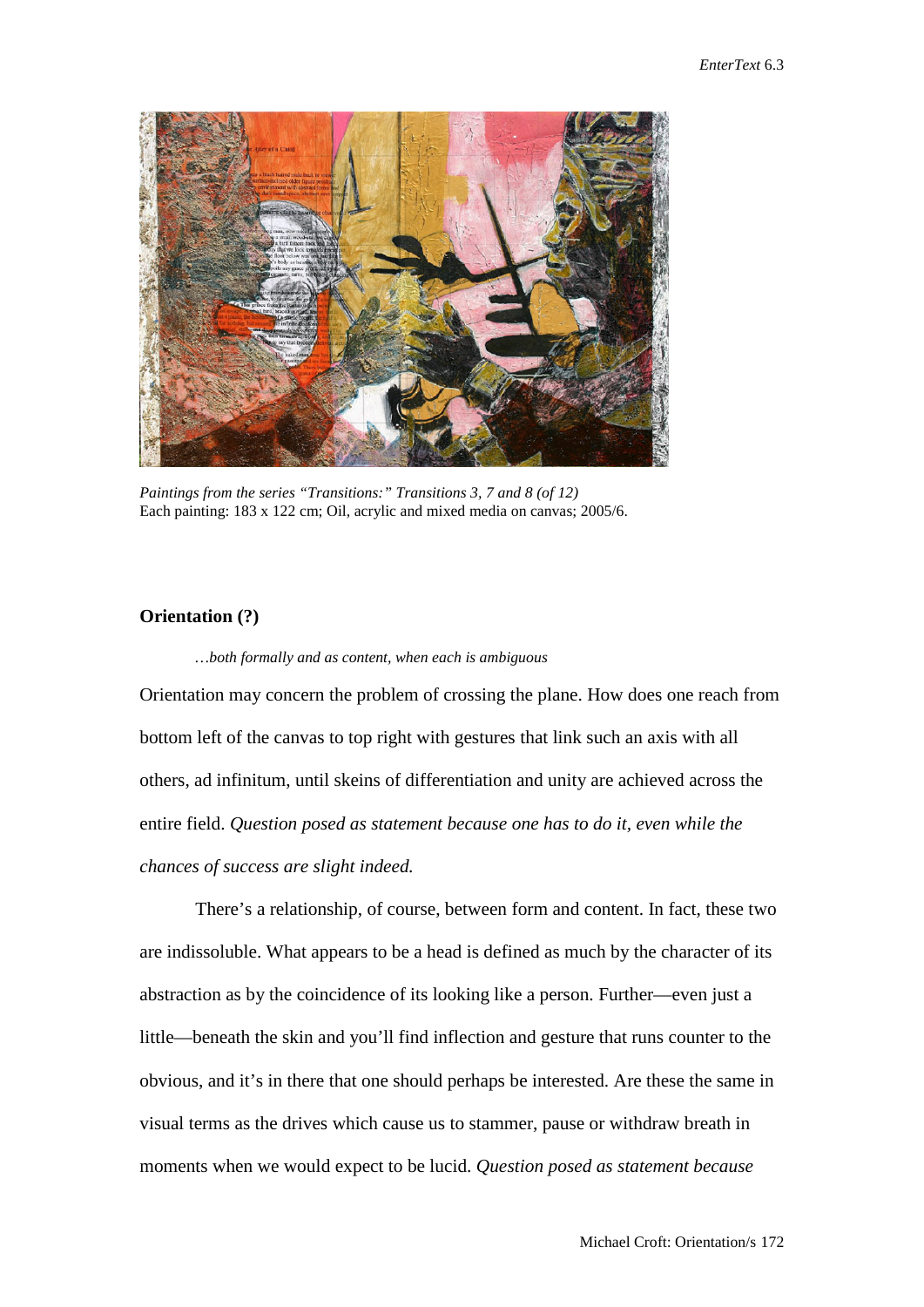*EnterText* 6.3

*one has to put up with them even while they interfere with what one's trying to say or do.*

You have to, or can look three times, actually. To look a third time first, so to speak, a space exists on the canvas plane that suggests depth. Not just alluded physical depth, but depth of signification. You can also look and take it as read that a figure dressed as a Thai prince of former time sits in cluttered studio in the present day. Or you can look at the mistakes of the scene, corrections that still don't quite add up, awkwardness that holds correction in the balance, whether by accident or contrivance. The prince would not exist without the space, a space without mistake would not be right in relation to the incongruous spectacle of a human figure dressed in representation of the past, and these two are seen through the disclosing condition of other?

*A question formed by a statement because such debate can never be conclusive.* Orientation, in the sense in which I would want to convey it, is therefore posed as a question.